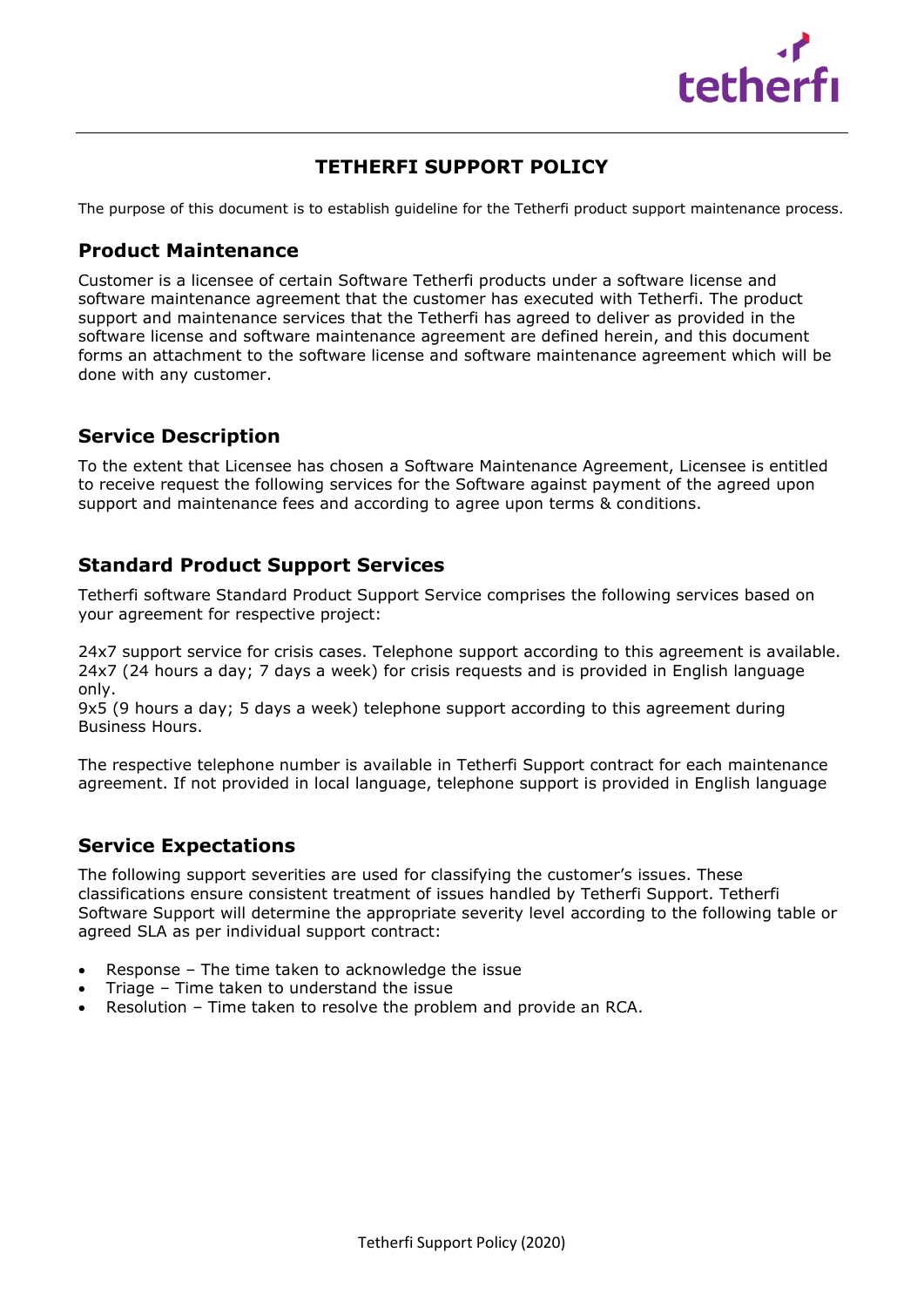

| <b>Severity</b> | <b>Description</b>                                                                                                                                                            | <b>Response</b>                 |                       |                                 |                       |                                 |                       | <b>Resolution</b>      |                                    |
|-----------------|-------------------------------------------------------------------------------------------------------------------------------------------------------------------------------|---------------------------------|-----------------------|---------------------------------|-----------------------|---------------------------------|-----------------------|------------------------|------------------------------------|
|                 |                                                                                                                                                                               | <b>Intake</b>                   |                       |                                 |                       |                                 |                       |                        |                                    |
|                 |                                                                                                                                                                               | <b>Call Center</b>              |                       | Email                           |                       | <b>Triage</b>                   |                       | <b>Resolution</b>      | <b>RCA</b>                         |
|                 |                                                                                                                                                                               | <b>Business</b><br><b>Hours</b> | After<br><b>Hours</b> | <b>Business</b><br><b>Hours</b> | After<br><b>Hours</b> | <b>Business</b><br><b>Hours</b> | After<br><b>Hours</b> |                        |                                    |
| Level 1         | Site Outage, an issue that<br>renders the Hosted<br>Service or any one<br>Module unavailable.                                                                                 | Immediate                       | Immediate             | N/A                             | N/A                   | 1 <sub>hr</sub>                 | 1 <sub>hr</sub>       | 24 hr                  | $\overline{2}$<br>business<br>days |
| Level 2         | An issue that precludes<br>some users from<br>accessing the Hosted<br>Service or any one<br>Module, or that<br>significantly degrades<br>performance for some or<br>all users | Immediate                       | Immediate             | 1 hr                            | 1<br>business<br>day  | 3 hr                            | 1<br>business<br>day  | 2 business<br>days     | 5<br>business<br>days              |
| Level 3         | An issue in the Hosted<br>Service or any one<br>Module exists but has no<br>significant impact and an<br>acceptable workaround is<br>available                                | Immediate                       | Immediate             | 1 <sub>hr</sub>                 | business<br>day       | 3 hr                            | business<br>day       | 5 business<br>days     | 10<br>business<br>days             |
| Level 4         | All other issues                                                                                                                                                              | Immediate                       | Immediate             | 1 hr                            | business<br>day       | 3 hr                            | business<br>day       | 30<br>business<br>days | 30<br>business<br>days             |

It is recommended that crisis requests are reported by telephone to obtain best possible service in crisis situations. The intake time is the time the customer gets in contact with a Tetherfi support representative.

Tetherfi Global Support is not obliged to solve the customer's issue within the intake time. Tetherfi will publish product version EOS/EOL (End of Service / End of Life) details on web portal. If any Tetherfi installed software is EOS/EOL then we encourage client to upgrade with new version.

Tetherfi services will always encourage client to use latest product release during the sales phase. After product installation, Tetherfi team will support bug-fixing on same product version for first three years. Base on EOS/EOL details, client has to plan the product upgrade with help of Tetherfi CSM (Client Service Manager) or support team. If any product defect surface in existing version below three years, then Tetherfi will provide work-around to client which client has to agree else the necessary fix will be provided on the existing version.

#### **Tools and Processes**

The following processes and tools to solve or find a workaround to the customer's issues: Fault diagnosis/analysis for Tetherfi products:

- Evaluation of customer data supplied (including diagnostic information)
- Classification of the reported situation as product issue, user issue or third-party issue
- Research in Software AG's Support Knowledge Center
- Reproduction of the error situation (if possible)
- Coordination with Tetherfi product development

Results and/or solutions or workarounds will be provided via one of the following media:

- Telephone
- E-mail

#### **Remote Diagnosis**

Tetherfi Global Support may perform remote diagnosis to facilitate issue analysis. In such case, Tetherfi Global Support will access customer's environment via a Remote Online Diagnostic Tool